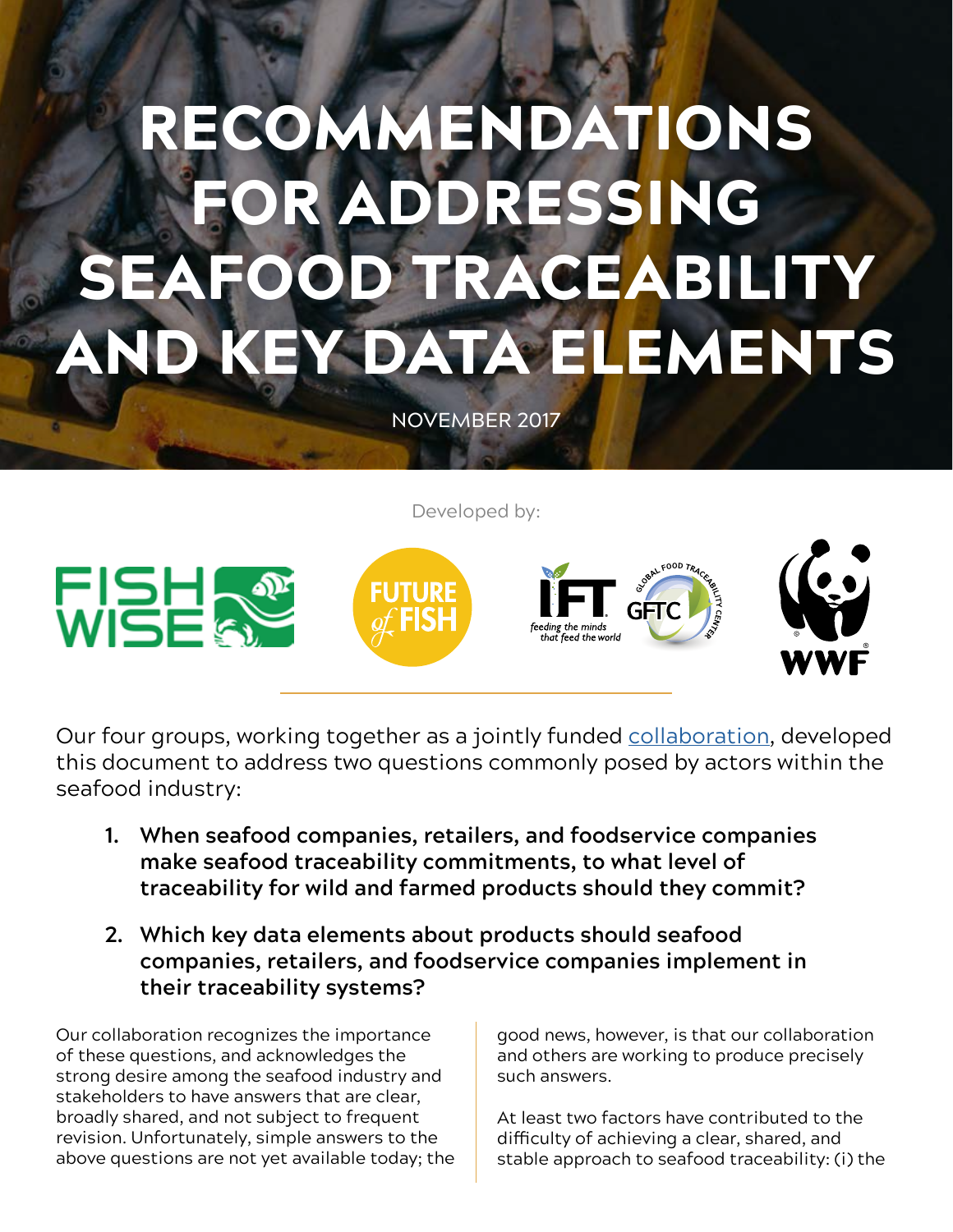enormous differentiation within the seafood industry—in terms of company type, internal resources, commodity focus, competitive leverage, risk tolerance, etc.—and the resulting variability in traceability practices; and (ii) the highly dynamic character of the traceability landscape, which is steadily changing as a result of increased regulatory oversight in major seafood importing markets, rapidly evolving supply chain technologies and systems, growing consumer pressures and levels of industry engagement, and coalescing multi-stakeholder and industry-led initiatives.

In response to these conditions, it is clear that industry best practices and norms are shifting, and businesses are attempting to implement traceability improvements knowing that the landscape is dynamic and that goalposts are moving as the field evolves. With this complex and unstable context in mind, it is imperative that companies deploy an adaptive management approach when making traceability improvements. Accordingly, this memo outlines the "interim advice" we suggest for industry members in the short term.

Many companies and other stakeholders have recognized the need for the standardization of key data elements (KDEs) and generation of global traceability standards. The Global [Dialogue on Seafood Traceability](http://www.traceability-dialogue.org/) (the Dialogue) – an international business-tobusiness platform established to advance a unified framework for interoperable seafood traceability practices – has already begun working to develop an internationally agreed list of KDEs to be routinely associated with seafood products, and to establish routine business norms and practices for traceability. The Dialogue will also develop internationally agreed upon benchmarks for data validity and best practices for the verification of information contained in seafood KDEs. Our collaboration urges companies to [register](http://traceability-dialogue.org/take_action-2/register-2/) for the Global Dialogue to help shape the goalposts that will guide future industry expectations and practices.

Because it will be 1-2 years before the Global Dialogue produces a universal KDE list and a set of best practices, companies can use the following recommendations to help guide their decisions around making traceability

improvements now:

- » Regularly review and update company traceability practices due to evolving industry goalposts;
- » Make any near-term investments in traceability infrastructure on the assumption that requirements will continue to change in the years ahead;
- » Collect KDEs in compliance with government requirements such as the U.S. Seafood Import Monitoring Program and the EU IUU Regulation, then layer on additional KDEs to meet individual company commitments, goals, and industry best practices;
- » Make near-term investments in traceability infrastructure in consultation with other industry actors and stakeholders active in your supply chains and/or industry sub-sectors, engaging to the extent possible in pre-competitive processes that allow companies to move towards adopting interoperable solutions;
- » Work towards implementation as soon as possible of digital, full chain, secure, electronic, interoperable data systems;
- » Require and promote robust verification practices from the private sector and governmental actors responsible for producing the information underlying traceability systems;
- » Become an active participant in the Global Dialogue on Seafood Traceability to help set future industry goalposts;
- » Utilize the tools, resources, and information developed by our [collaboration](http://futureoffish.org/content/collaborating-seafood-traceability); and
- » Leverage education and training opportunities offered by our collaboration to accelerate the alignment of KDE requirements across the entire supply chain.

Our collaboration especially notes the importance of ensuring that any discussions and improvements regarding data collection and KDEs are framed within broader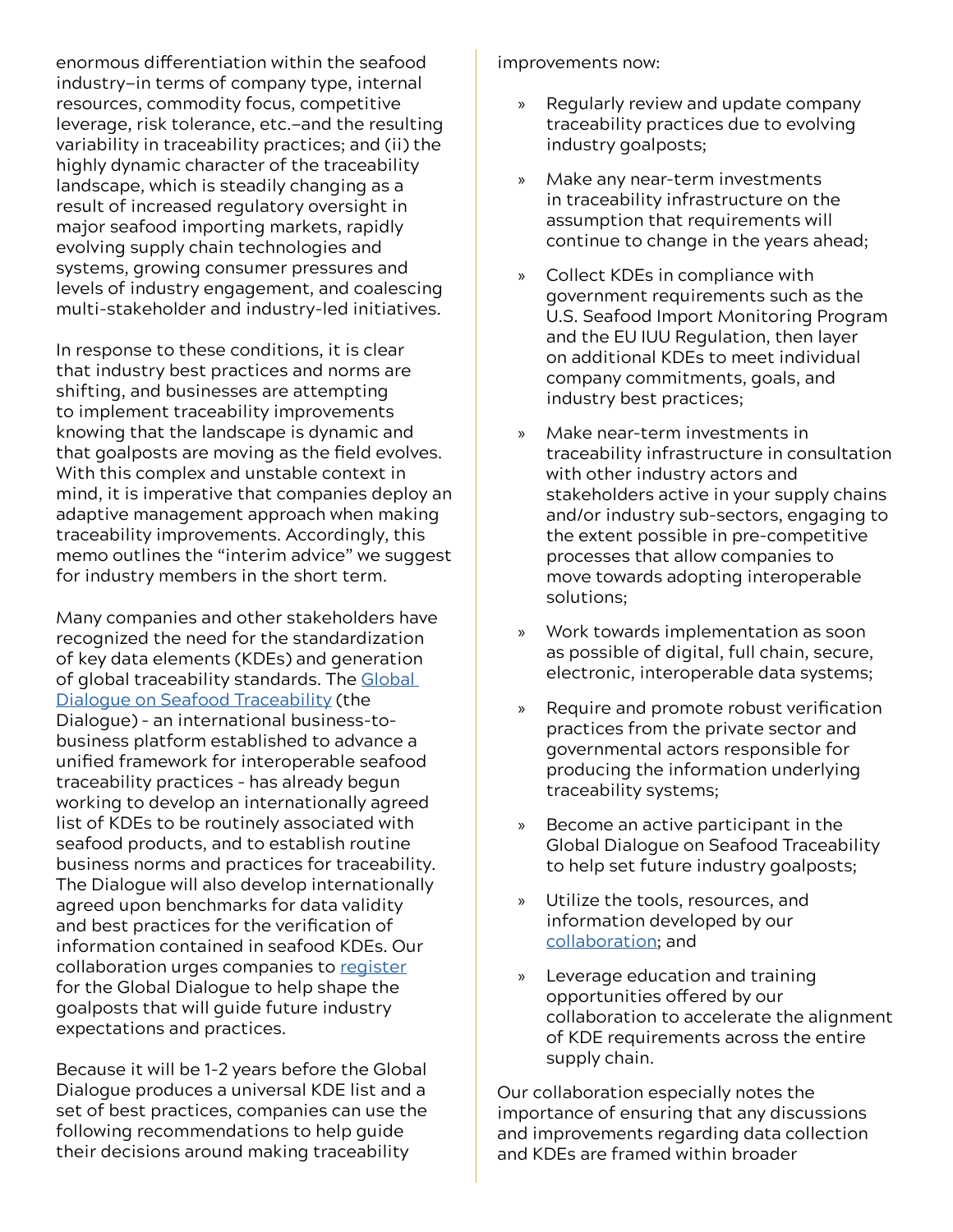conversations about **data verification** and the importance of working towards **end-to-end, electronic, interoperable data systems**. No matter how strong a company's data collection practices are, KDEs by themselves do not ensure a company's products or supply chains are traceable. Verification is paramount to achieving robust traceability as it helps ensure that information flowing through supply chains is reliable and accurate. It is also important that companies review and update (if necessary) data systems periodically so they will be better prepared to meet agreed-upon industry best practices, interoperable data standards, and the evolution of KDEs.

We would also like to stress that KDEs, verification, and robust data systems are not only important to individual company and supply chain improvements, but are also essential to generating the data and transparency needed to support fishery management efforts and strengthen oceans governance globally. Our collaboration is tracking traceability efforts to ensure information and lessons learned are being shared and applied across sectors.

In the remainder of this document, we provide some additional answers that elaborate on the foregoing advice and address more specific practical questions.



### **1. TRACEABLE TO WHAT UNIT?**

**For wild-caught products, we recommend that companies collect data to ensure traceability back at least to the fishing vessel(s), trip(s), and fishery/management unit.**

For wild-caught products, there should be traceability back to the fishing vessel(s) involved in the harvesting of the fish. Traceability back to the vessel(s) is necessary to ensure that wild-caught products can be traced to the source and demonstrably linked to legal and permitted fishing activities. With the EU IUU Regulation (EC No 1005/2008) already in place and the U.S. Seafood Import Monitoring Program (SIMP) going into effect Jan. 1, 2018, proof of fishing vessel information is now a trade prerequisite for companies importing seafood into those markets.

Additionally, the Tuna 2020 Traceability [Declaration](https://www.weforum.org/agenda/2017/06/tuna-2020-traceability-declaration-stopping-illegal-tuna-from-coming-to-market/) that was signed at the United Nations Ocean Conference in June 2017 also includes a Tuna Traceability Commitment in which industry leaders have pledged that all tuna products in their supply chains will be fully traceable to the vessel and trip dates by 2020. We strongly encourage companies to require and promote the use of IMO numbers and the listing of vessels on transparent vessel registries as a means to ensure the use of reliable vessel identities.

The time and place of harvest are also key elements of establishing the unit of production. In some cases, time and place considerations may be adequately addressed through identification of specific fishing trips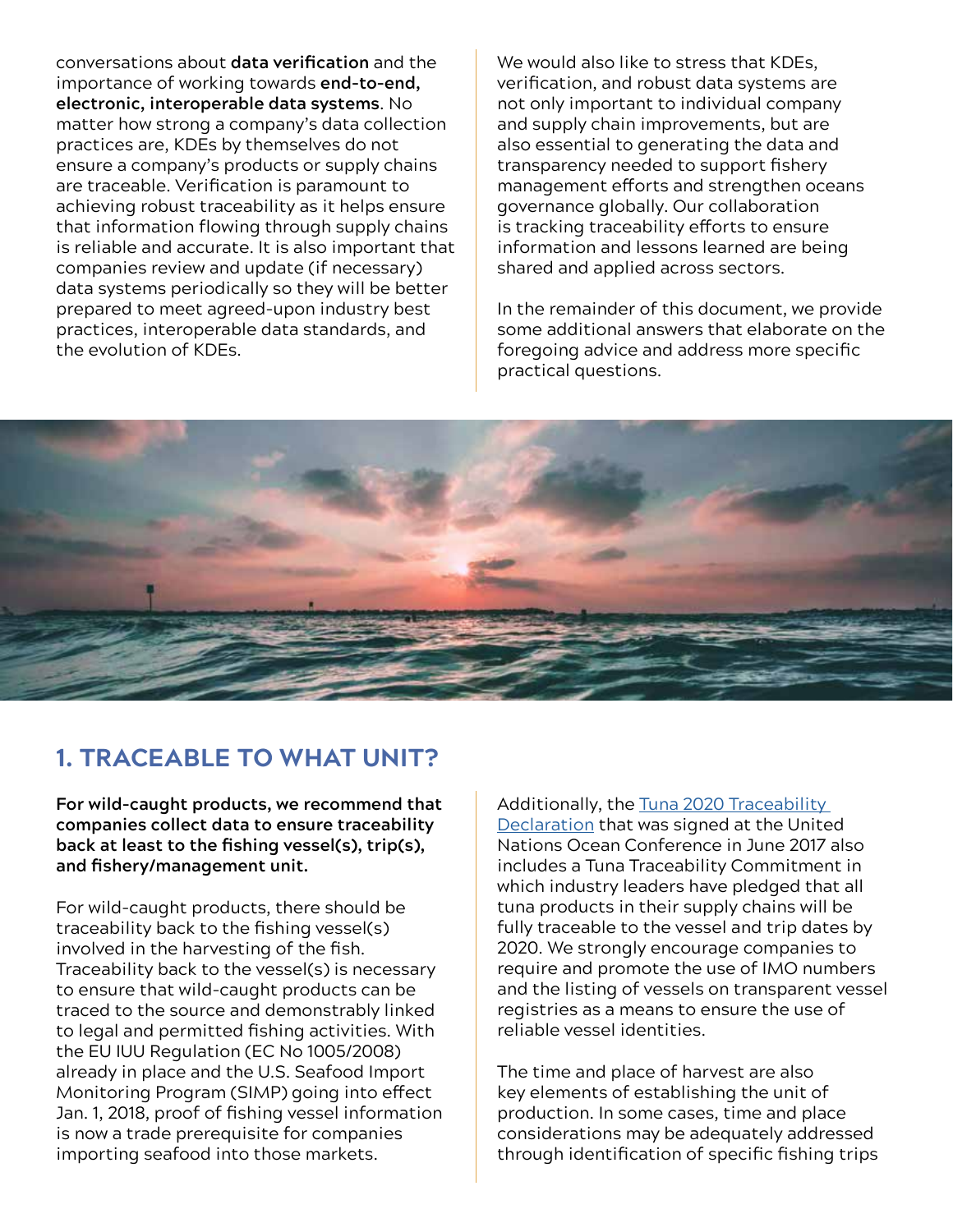and fishing grounds. In other cases—especially where multiple fishing practices are employed in a single voyage, or where regulations impose specific time or location requirements product may need to be segregated on the basis of more specific times, gear sets, and/or locations. Location identification in all cases should be sufficiently specific to identify the national and/or international authorities having jurisdiction over the fishing grounds.

We are aware of strong concerns by some industry actors regarding the feasibility of vessel-specific information in the case of highly aggregated products. If product is aggregated in supply chains, then it may be traceable to a set of fishing vessels. In that case, companies should track all fishing vessels and trips that may have been aggregated into a single shipment to demonstrate that the vessels are all legal and permitted. Aggregation should not be a barrier to traceability, however, it does require that additional information is stored and shared within supply chains.

**For aquaculture products, we recommend that companies collect data to ensure traceability to the farm(s), as well as to the feed and stock inputs to the farm(s).**

For aquaculture products, there should be traceability back to the individual farm(s) to ensure that the products can be traced to the source and demonstrably linked to legal production activities, as well as traceability to the feed and stock inputs to the farm(s), including: hatchery, feed mill, fishmeal plant, and feed ingredient sources.

Ensuring traceability to the farm level, including the GPS location of the farm(s), is often critical to assessing many key impacts of production, as well as to identifying the prevailing regulatory requirements. Traceability to the hatchery is important for both domesticated and wild broodstock. If from wild sources, traceability to the hatchery can help ensure that broodstock are harvested from sustainably managed, legal, and permitted stocks. It is also important that the feed mills, fishmeal plants, and wild-caught fish inputs are documented so that risks associated with illegal, unreported, and unregulated (IUU) fishing and human rights can be identified and addressed. Studies have found that undocumented steps in supply chains, such as shrimp peeling sheds or fishing boats supplying feed mills, are where problems can be most severe. There are industry efforts underway to improve information sharing within supply chains regarding the harvest and origin of wild feed components, and to map these critical stages.

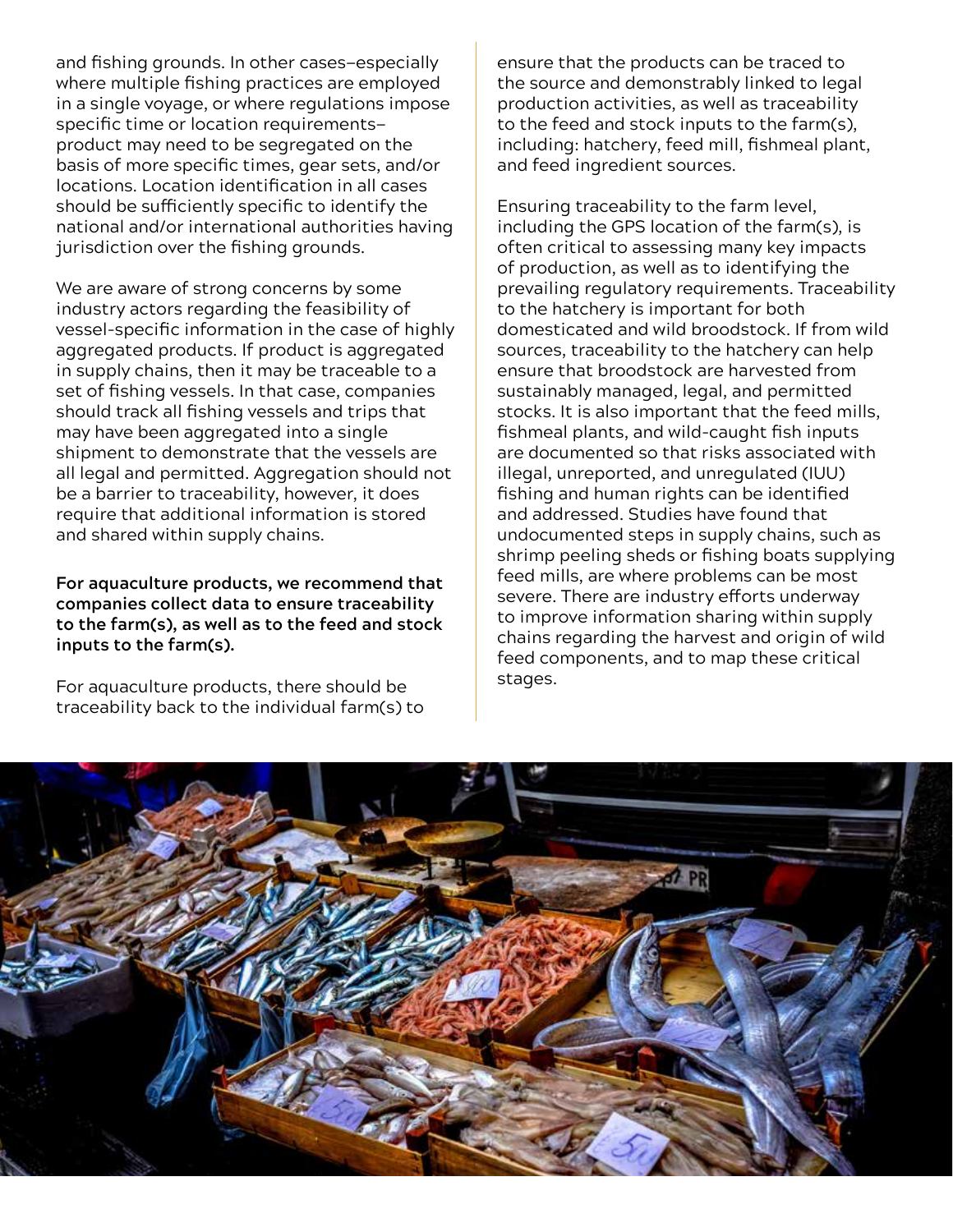

## **2. WHICH KEY DATA ELEMENTS SHOULD COMPANIES COLLECT?**

The question of which KDEs should be routinely collected is one core focus of the Global Dialogue on Seafood Traceability. The Dialogue is working towards identifying industry-wide "basic universal lists" to serve as default reference points for both wild-caught and farmed products. However, given the different circumstances, products, and capacities of seafood companies, it is clear that no "one size fits all" KDE list is possible. There are also species-specific and commodity-specific elements that should be considered as well. For example, a company sourcing or distributing exclusively shelf-stable tuna products may want to collect additional data that is specific to their products. This could include a gear list specific to tuna harvest methods or a KDE that captures whether the product underwent transshipment. The Global Dialogue will also attempt to address at least some of these specific circumstances.

Pending the outcome of the Global Dialogue, our collaboration suggests that companies look at the following five sources of guidance on the collection of seafood KDEs in order to inform near-term improvements or changes to their data collection practices. These sources are:

- 1. U.S. Seafood Import Monitoring Program (SIMP);
- 2. EU IUU Regulation (EC No 1005/2008);
- 3. Conservation Alliance for Seafood Solutions lists of both basic and additional information companies should collect and monitor about products;
- 4. KDEs to ensure the legality and traceability of wild-caught products; and
- 5. Best practice KDEs in the context of enabling global interoperable seafood traceability.

While there are many other seafood KDE lists that can be referenced, these five sources represent a good starting point. Companies engaged in the Global Dialogue are receiving background materials that provide information on other sources, and will have a means to remain abreast of (and influence) the emergence of industry-driven norms around seafood KDEs.

It will be important to monitor KDE developments and ensure that whatever KDE practices a company implements now are periodically reviewed and updated to reflect evolving industry best practices. For a comprehensive list of additional seafood KDE lists and initiatives, please refer to FishWise's "[Key Data Elements for Seafood: A Compilation](https://www.fishwise.org/wp-content/uploads/2016/03/2017.05.25_KDEs-for-Seafood-Compilation-of-Resources_Final_-1.pdf)  [of Resources](https://www.fishwise.org/wp-content/uploads/2016/03/2017.05.25_KDEs-for-Seafood-Compilation-of-Resources_Final_-1.pdf)" report. FishWise also developed "[Social Responsibility for Seafood Supply](https://www.fishwise.org/wp-content/uploads/2016/03/2017.05.30_Social-Responsibility-Information-for-Seafood-Supply-Chains_Final.pdf)  [Chains: A Compilation of Resources,](https://www.fishwise.org/wp-content/uploads/2016/03/2017.05.30_Social-Responsibility-Information-for-Seafood-Supply-Chains_Final.pdf)" which summarizes practices and additional information related to social responsibility, worker well-being, and human rights in seafood.

#### 1 & 2: EU AND U.S. IUU IMPORT REGULATIONS

While varying company needs necessitate an adaptive approach when developing KDE policies and practices, all companies are well advised to be prepared to meet the requirements of rapidly emerging international norms governing seafood trade, such as the [U.S. Seafood Import Monitoring Program](https://www.federalregister.gov/documents/2016/02/05/2016-02216/magnuson-stevens-fishery-conservation-and-management-act-seafood-import-monitoring-program) and the [EU IUU Regulation.](http://eur-lex.europa.eu/legal-content/EN/TXT/?uri=CELEX:02008R1005-20110309) We suggest first referring to these regulations for both substantive and procedural KDE requirements, so that company data systems are updated to receive, store, and exchange the required data within supply chains. From there, additional KDE requirements can be layered into company systems as dictated by evolving best practices and company policies (e.g. to